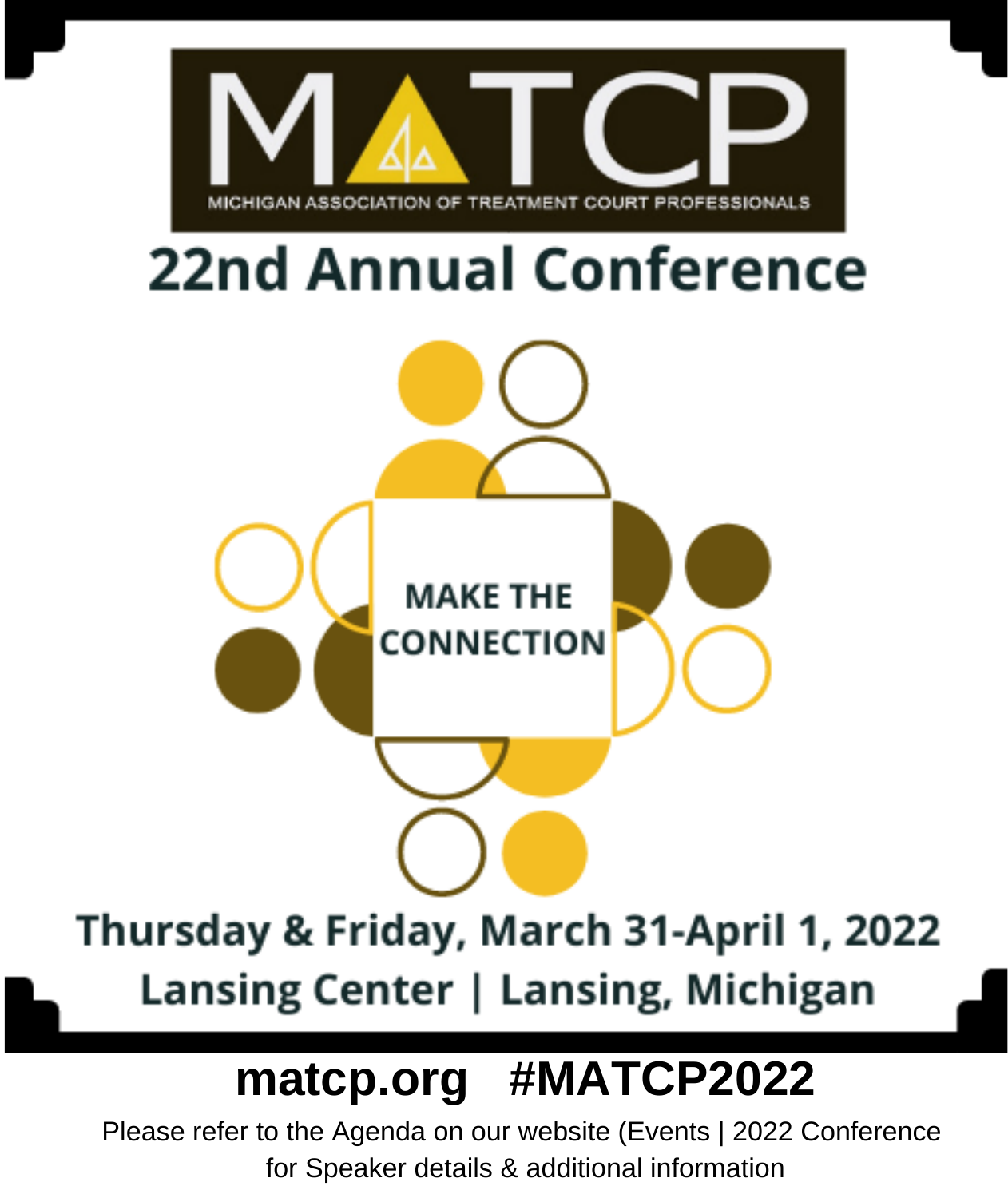**7:30 - 8:30 a.m.** | **Registration Check-In**, 1st floor of the Lansing Center, between Exhibit Halls A & B **Breakfast**, Hall C (additional seating available in Hall A)

#### **Plenary I | 8:30 - 10:00 a.m.**

Welcome from Judge Shannon Holmes, MI Treatment Court Judge & NADCP Board Member Welcome from MATCP Board President Judge Jocelyn Fabry, Sault St. Marie Tribe Legislative Update from Judge Harvey J. Hoffman (ret)

Plenary I Speaker: Shenandoah Chefalo, *Garbage Bag Suitcase – A Survivor's Guide to the Long Terms Impacts of Children in Care* Location: Banquet 1&3, 5&7, 2&4, 6&8 (note: the Plenaries are broadcast from Exhibit Hall B. No Attendees will be allowed in Hall B. In-person Attendees will view a broadcast of the Plenary in a Banquet room - you may choose to sit in any of the 4 Banquet rooms, room capacity permitting.

> **10:00 - 10:30 a.m. Private Partner & Vendor Networking**, Hall A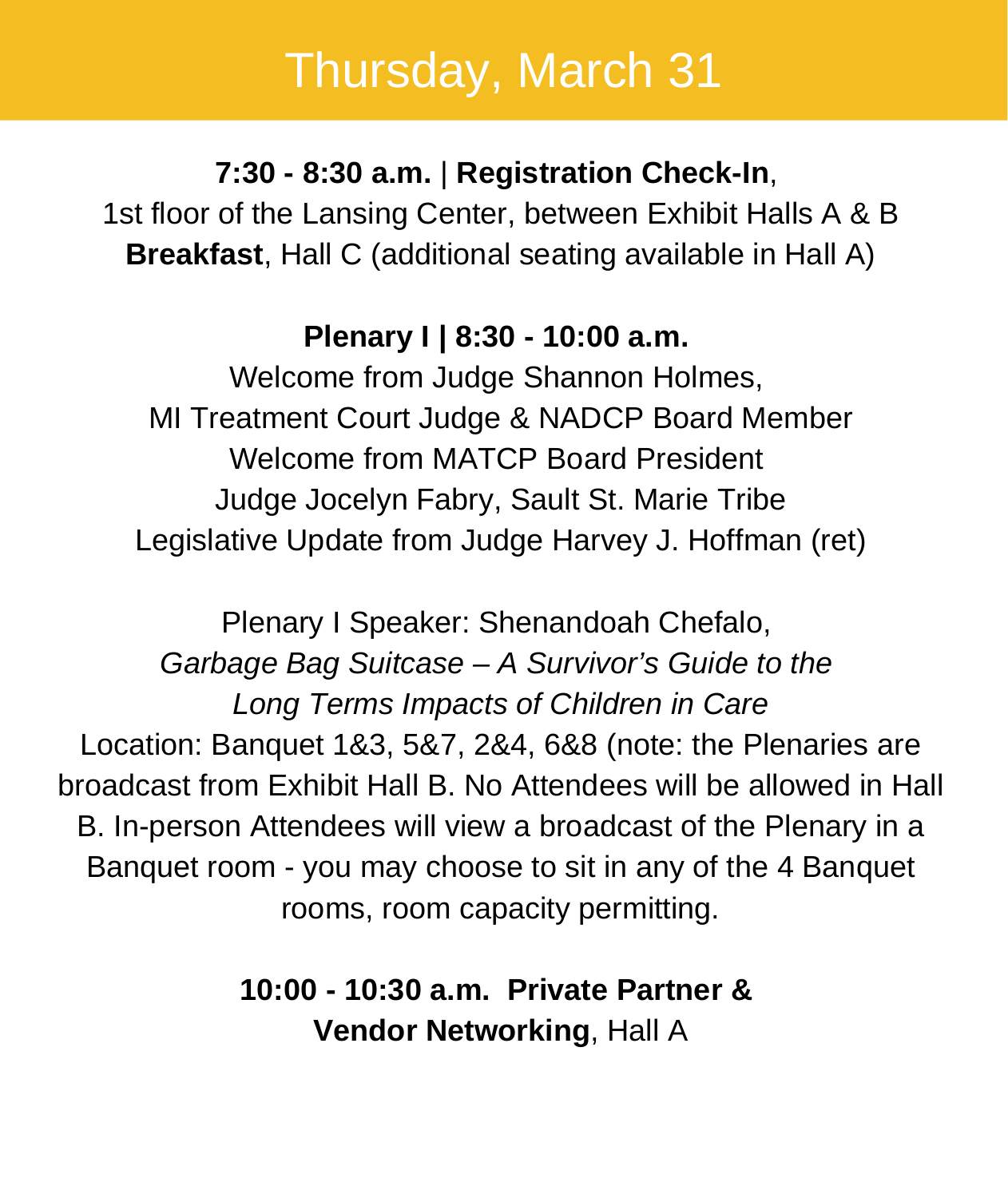#### **Session I | 10:30 a.m. - 12:00 p.m.**

Location: Banquet 1&3 *Breaking the Stigma of Addiction*

Location: Banquet 5&7 *MI High Intensity Drug Trafficking Areas, Drug Threats in MI, and Overdose Tracking Systems*

Location: Banquet 2&4 *Brief Motivational Techniques for the Treatment Court Judge: Therapeutic Methods for Compressed Timeframes*

Location: Banquet 6&8

*Dialectical Behavior Therapy (DBT) & the Continuum of Care* This workshop courtesy of Home Confinement (MATCP Platinum Partner)

Location: Room 101-102

*Cross-system, Family-Centered Collaborative Case Planning to Improve Family Outcomes* This workshop courtesy of Center for Children and Family Futures

Location: Room 103-104 *Addressing Racial & Ethnic Disparities (RED) in Treatment Courts: Identifying Decision Points Through the Lens of the Adult Best Practice Standards* This workshop courtesy of Center for Court Innovation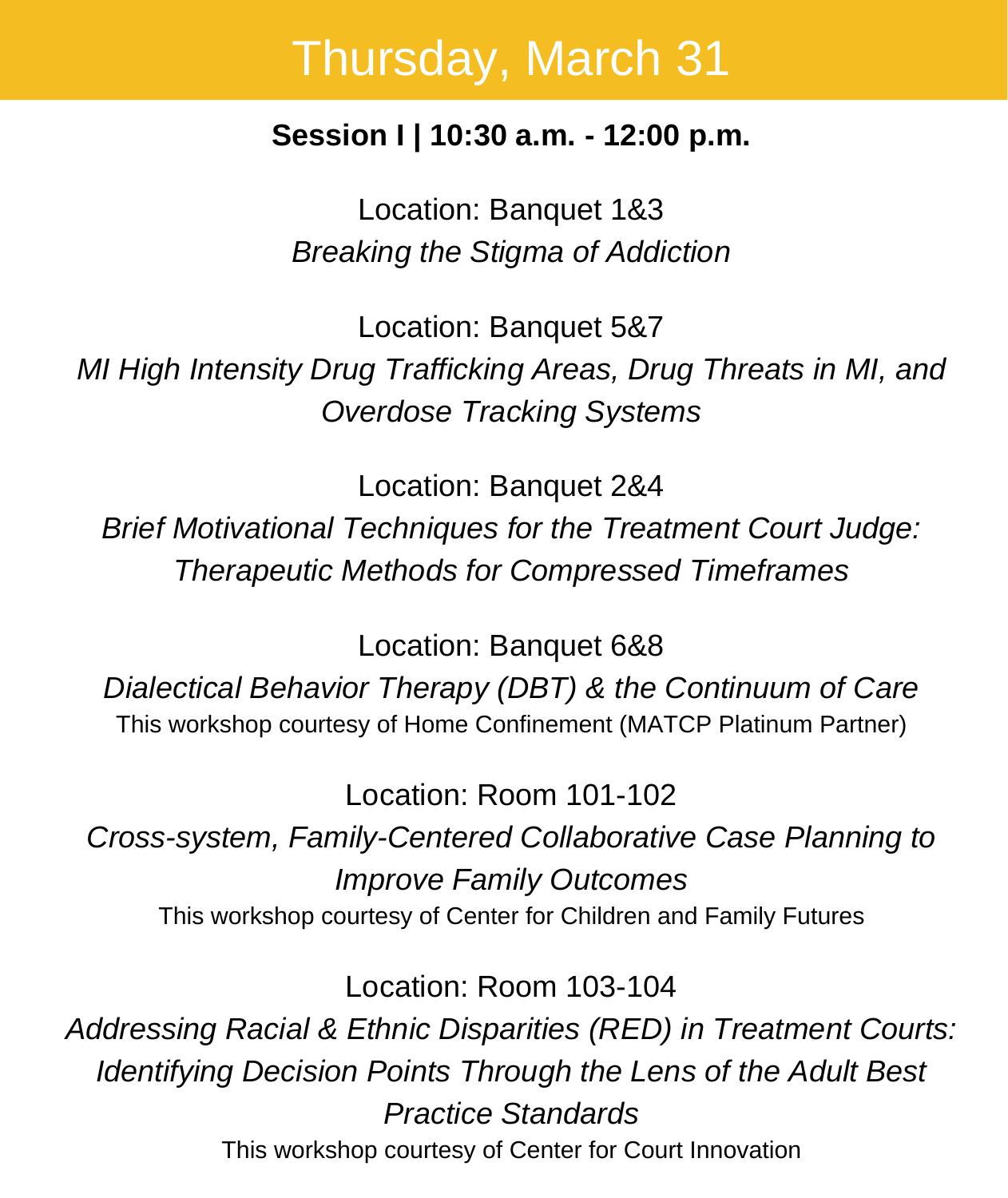#### **Session I | 10:30 a.m. - 12:00 p.m.**

Location: Room 201-202 *Trauma Assessment, Treatment and Recovery: Different Approaches for Men, Women and Veterans*

Location: Room 203-205 Shenandoah Chefalo, *Understanding Organizational Chronic Stress from a Trauma Informed Lens*

#### **Lunch | 12:00 - 1:30 p.m.**

Location: Hall B 12:00 - 12:25 Pick Up Box Lunch, Hall B

Location: Banquets 1&3, 5&7, 2&4, 6&8 12:25-12:45 Parade of Transformation & 2021 Hero Awards Video Presentation of 2021 Hero Awards

12:45 - 1:30

Location: 4 Banquet Rooms *Treatment Court Health Professionals Collaborative Update by MATCP & Michigan State Medical Society (MSMS) Presentation on Doctor/Court Pilot*

**Break | 1:30 - 1:45 p.m.**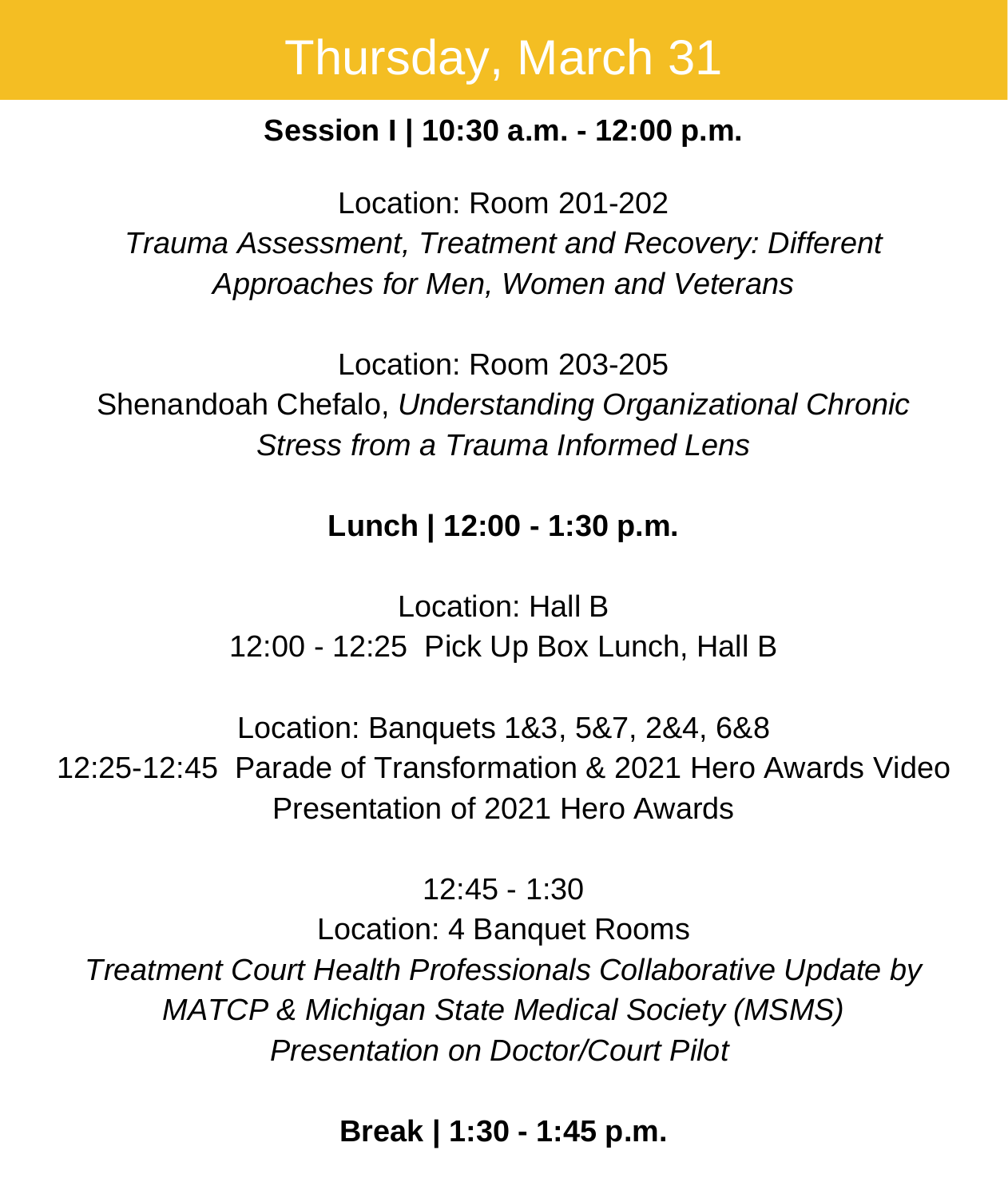#### **Session II | 1:45 - 3:15 p.m.**

Location: Banquet 1&3

*Adoption of Virtual Services in Judicially Led Diversion Programs – Final Findings and Participant Findings* This workshop courtesy of National Center for State Courts

Location: Banquet 5&7

*Beyond Alcohol – Successfully Navigating the New Landscape of Impaired Driving* This workshop courtesy of Averhealth (MATCP Platinum Partner)

Location: Banquet 2&4

*MI Treatment Court Housing Pilot Updates: Andy's Place (Jackson); Progress on Farmington Hills, Mid-Michigan, and Kalamazoo*

Location: Banquet 6&8

*Psychopathy in 21st Century Courts: Tools for Diagnosis and Effective Treatment*

Location: Room 101-102

*Considerations for Developing a Child Welfare Drug Testing Policy and Protocol* This workshop courtesy of [Center for Children and Family Futures](https://www.cffutures.org/)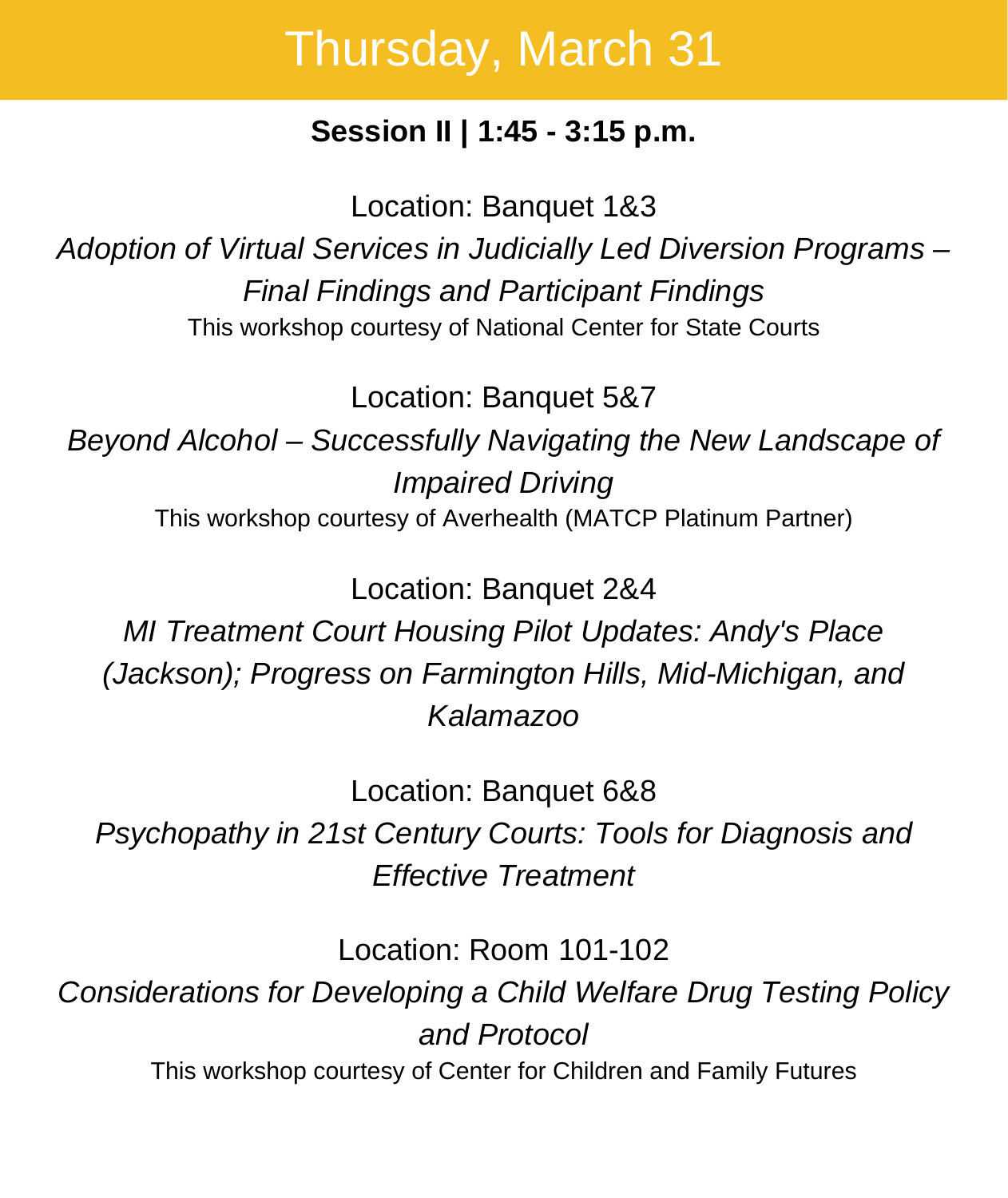#### **Session II | 1:45 - 3:15 p.m.**

Location: Room 103-104 *Social Work Integration Into Public Defender Offices and Courts*

Location: Room 201-202 *Stages of a Criminal Docket, a Family NA Case Docket, and a Family Treatment Court Docket*

Location: Room 203-205 Shenandoah Chefalo *Equity and Racial Justice from a Trauma Informed Lens*

**Break | 3:15 - 3:30 p.m.**

**Plenary II | 3:30 - 4:30 p.m.**

Location: Banquets 1&3, 5&7, 2&4, 6&8 Special Guest: AG Dana Nessel Plenary II Speakers: Jared Welehodsky, Matthew Walker, *Michigan's Opioid Settlement Update*

> Location: Hall C **Legislative Reception | 4:30 - 6:30 p.m.**

Location: Banquet 1&3 **Open NA Meeting | 5:30 - 6:30 p.m.**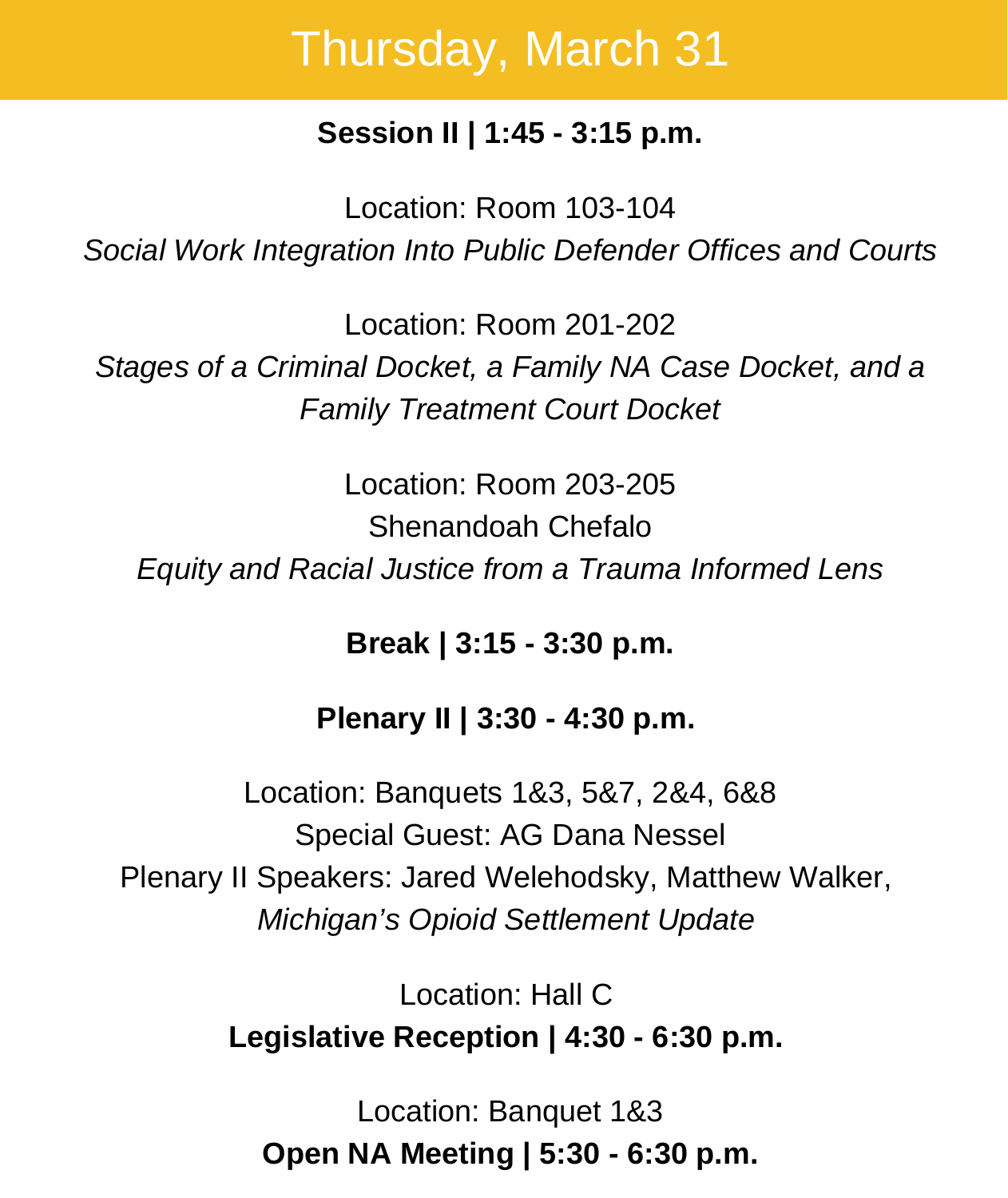#### **7:00 - 8:00 a.m. | Breakfast**, Hall A

**Plenary III | 8:00 - 9:30 a.m.**

Location: Banquets 1&3, 5&7, 2&4, 6&8 Plenary III Speakers: Hon. Patrick C. Bowler (ret), Hon. Carrie Fuca, Hon. Geno Salomone (ret) *Putting the Practice in Best Practices: Addressing Fact-Finding & Individualization*

**Break | 9:30 - 9:45 a.m.**

#### **Session III | 9:45 - 11:15 a.m. |** *Discipline-Specific Breakouts*

Location: Banquet 1&3 *Administrators & Coordinators*

Location: Banquet 5&7 *SUD and Mental Health Disorder Treatment Providers*

Location: Banquet 2&4 *Community Supervision & Case Management*

> Location: Banquet 6&8 *Prosecuting Attorneys*

Location: Room 101-102 *Law Enforcement*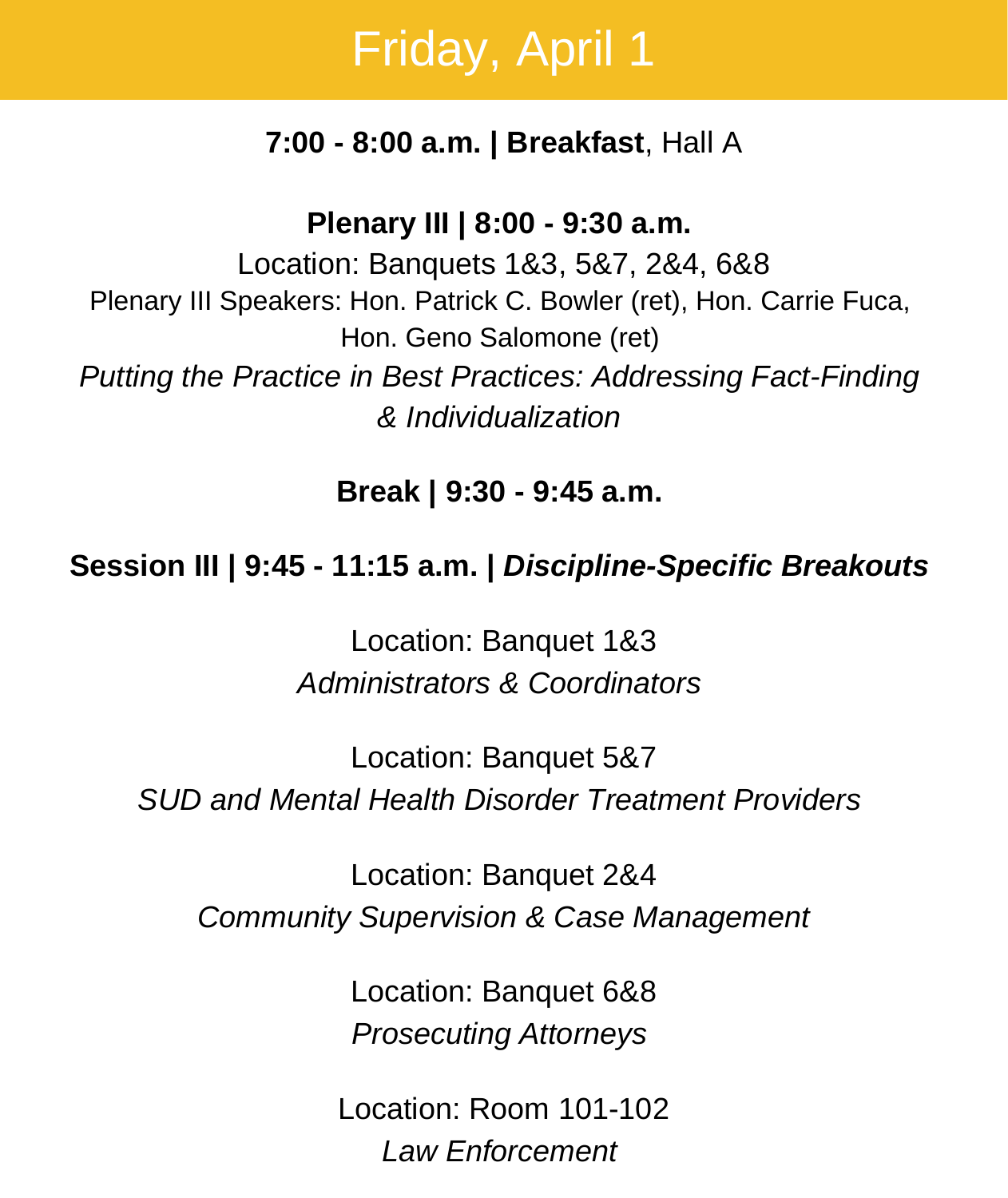#### **Session III | 9:45 - 11:15 a.m. |** *Discipline-Specific Breakouts*

Location: Banquet 1&3 *Administrators & Coordinators*

Location: Room 103-104 *Recovery Coaches, Peer Support, Peer Mentors, and Participants/Alumni*

> Location: Room 201-202 *Defense Attorneys*

> Location: Room 203-205 *Judges*

Location: Exhibit Hall B *Child Welfare Professionals*

**Lunch | 11:15 a.m. - 12:45 p.m.** Lunch On Own - Concessions for sale at the Cafe, 1st Floor of the Lansing Center, from 10:00 a.m. - 2:00 p.m.

**Break | 12:45 - 1:00 p.m.**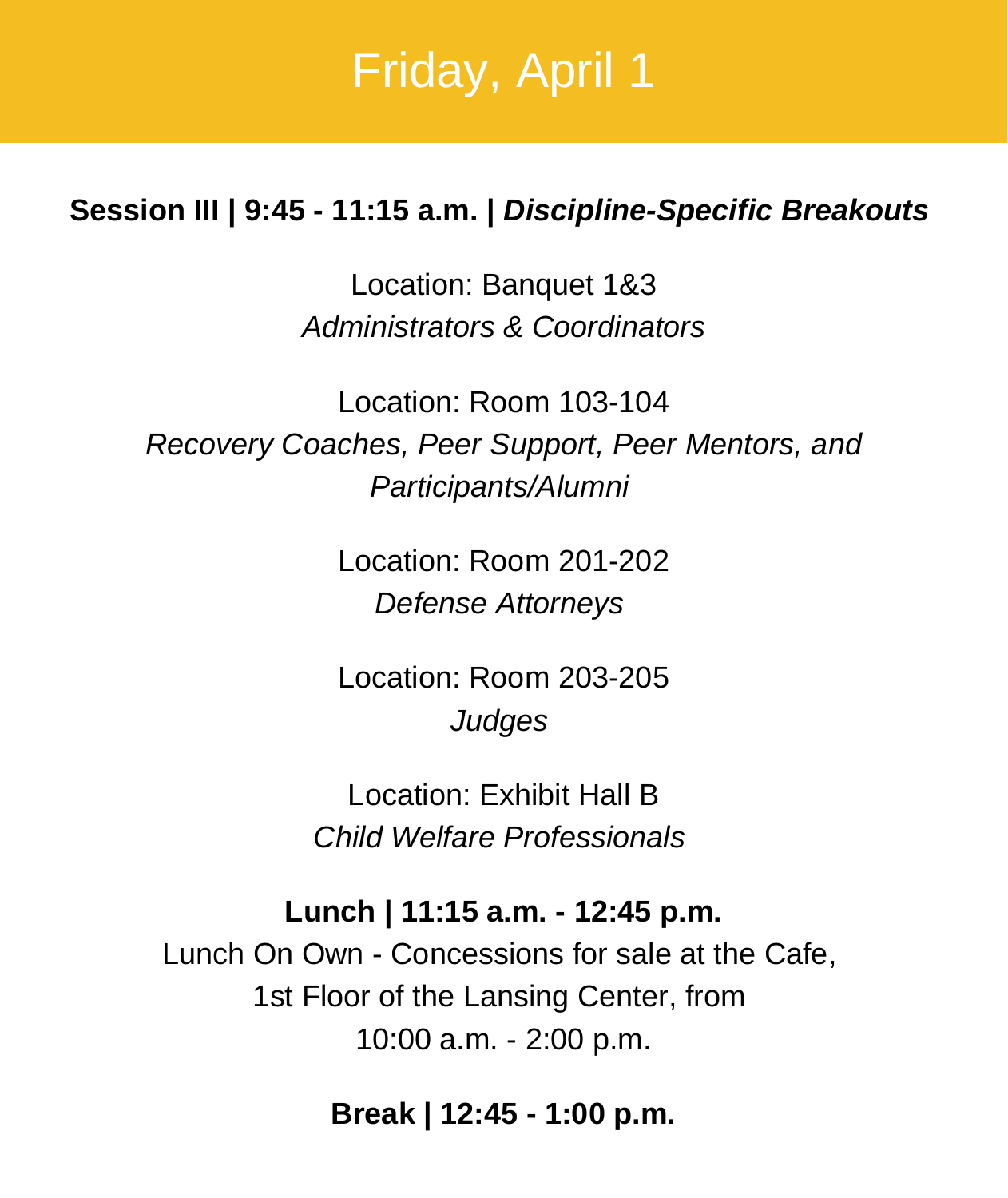#### **Session IV | 1:00 - 2:30 p.m.**

Location: Banquet 1&3 *How Thick Is Your Stigma Lens* This workshop courtesy of [National Center for State Courts](https://www.ncsc.org/)

Location: Banquet 5&7 *Cannabis and Cars-Addressing the Challenges of the Marijuana Impaired Driver*

Location: Banquet 2&4 *Behavior Change: Is That All That Matters for Treatment Courts?*

> Location: Banquet 6&8 *Low-Cost/No-Cost Evidence-Based Incentives: Motivating Lasing Change*

Location: Room 101-102 *Self-Care for Team Members, Beyond Breathing* This workshop courtesy of the [Tribal Law & Policy Institute](https://www.home.tlpi.org/)

Location: Room 103-104 *Integrative Justice: A Healthcare Approach to Treatment Courts*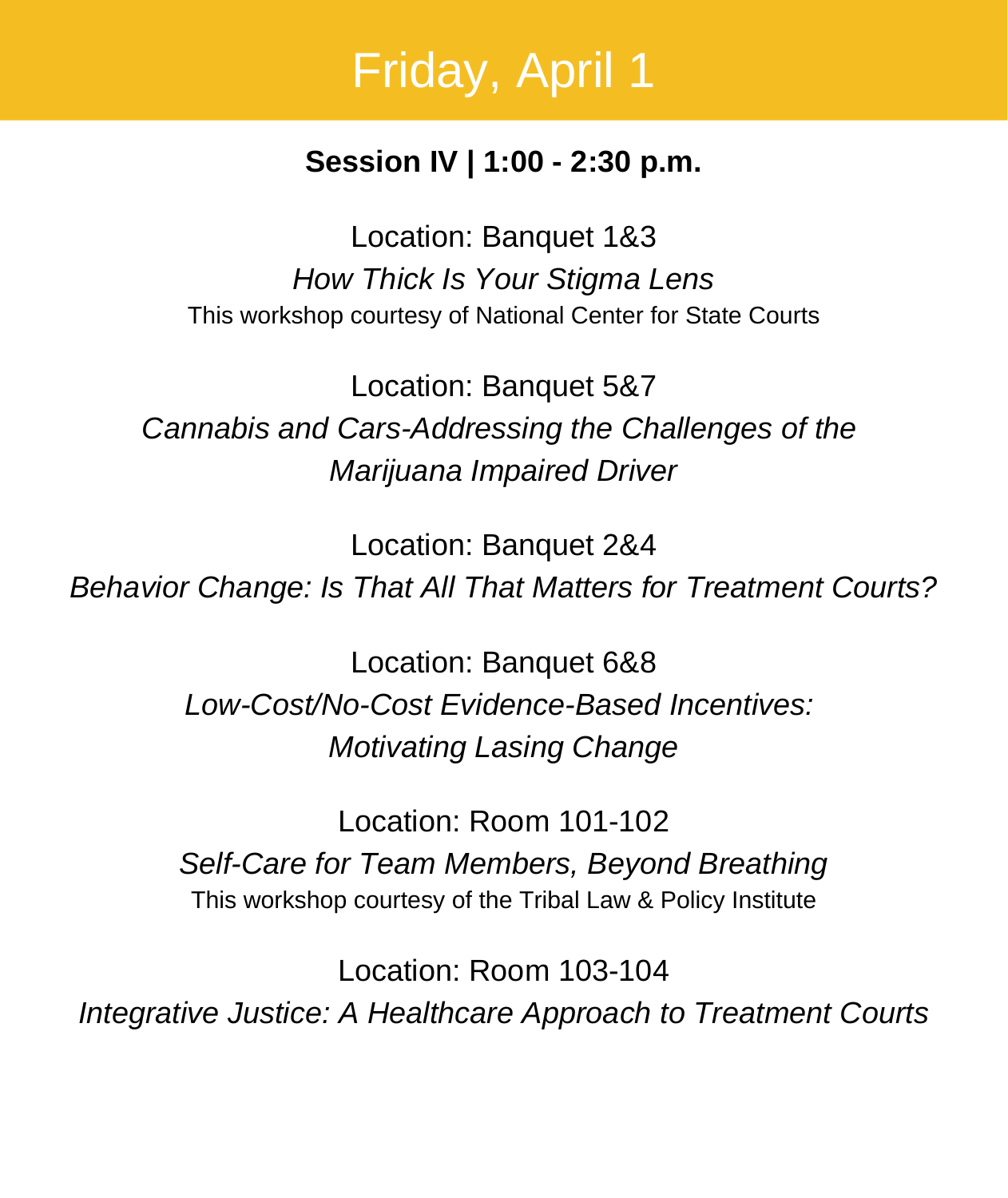#### **Session IV | 1:00 - 2:30 p.m.**

Location: Room 201-202 *FTC Best Practices – How Michigan is Supporting FTCs across the State* This workshop courtesy of [Center for Children and Family Futures](https://www.cffutures.org/)

Location: Room 203-205

*Driver Restoration After Treatment Court: The Do's & Don'ts This workshop courtesy of [Nationwide Interlock](https://www.nationwideinterlock.com/) (MATCP Platinum Partner)*

**Break | 2:30 - 2:45 p.m.**

**Session V | 2:45 - 4:15 p.m.**

#### **Location: Banquet 1&3**

*Structure and Outcome of Protocols to Decrease Re-Offense Rates: Support for Gender Based Programming*

**Location: Banquet 5&7**

*Harm Reduction: What It Is, What It Isn't, and Why It's So Important*

**Location: Banquet 2&4**

*Narcotics Anonymous: A Vital Recovery Resource in Our Community*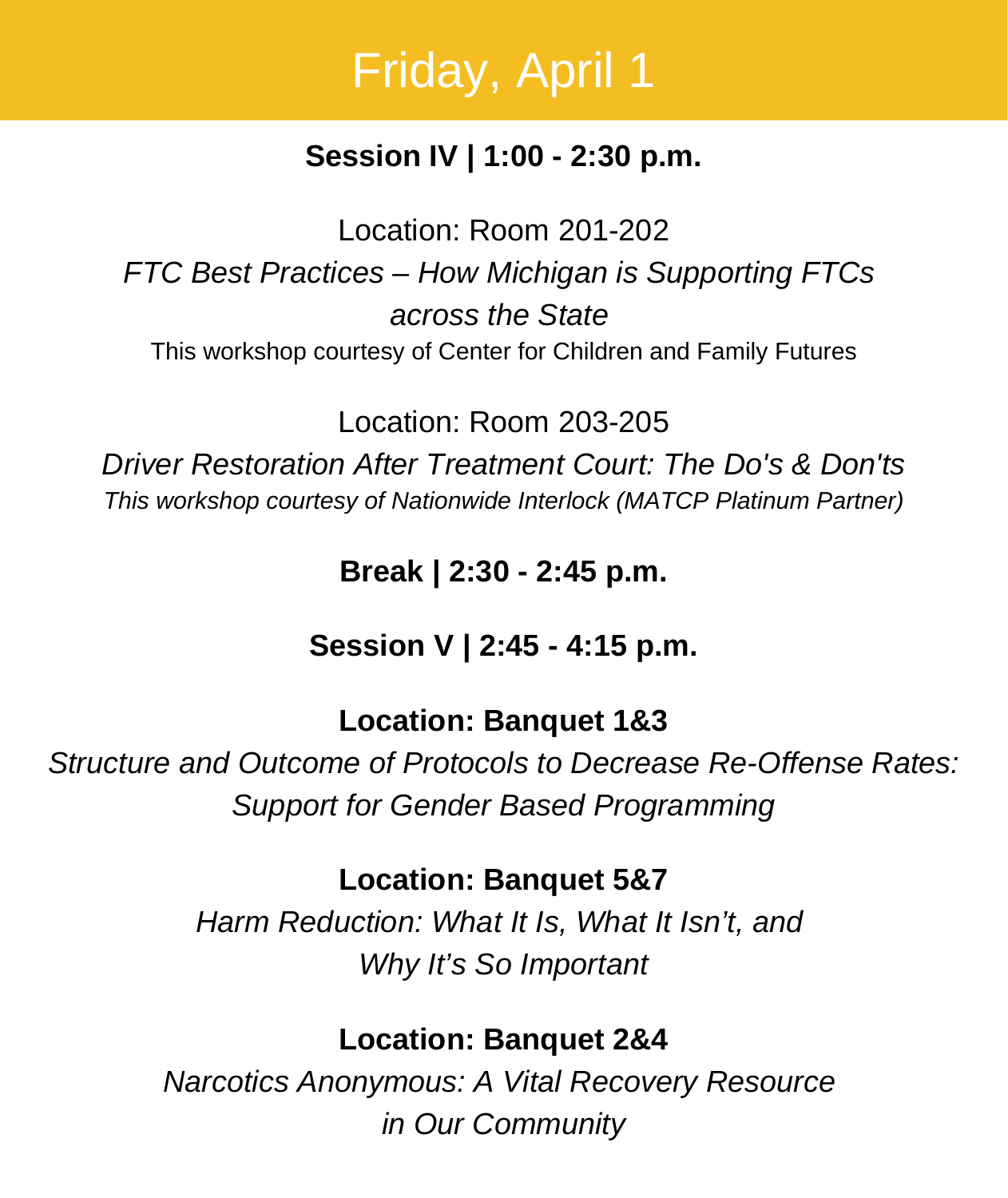#### **Session V | 2:45 - 4:15 p.m.**

**Location: Banquet 6&8**

*Family Matters: Three Steps to Building a Family-Centered VTC* This workshop courtesy of [Center for Children and Family Futures](https://www.cffutures.org/)

**Location: Room 101-102**

*The Seven Grandfather Teachings: How to Infuse Culture Into Your Program* This workshop courtesy of the [Tribal Law & Policy Institute](https://www.home.tlpi.org/)

**Location: Room 103-104**

*Own Who You Are*

## **Save the Date**



**23rd Annual Conference DeVos Place | Grand Rapids**

**Tuesday, February 28 - Wednesday, March 1, 2023**